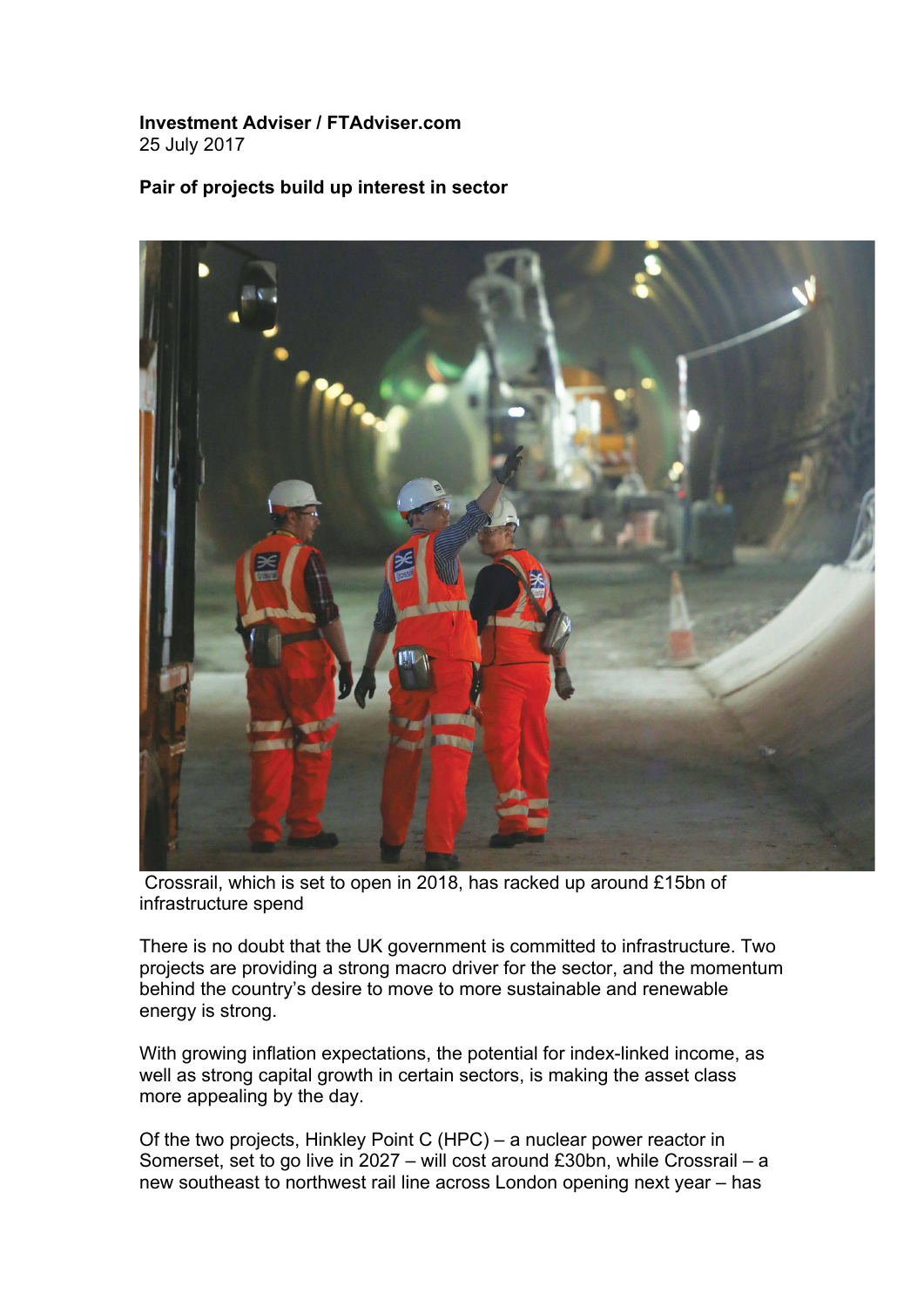racked up around £15bn of infrastructure spend.

HPC will be the earth's most expensive asset, and generate 7 per cent of the UK's energy needs.

In turn these numbers demonstrate that renewable energy in the UK, currently providing only 24 per cent of energy needs, is a vital sector. Installed solar and wind-generation projects are excellent assets, generating predictable amounts of energy over the long term, with almost no running costs.

The central case appears to be a cap at the individual company level on the amount by which the SVTs can exceed the lowest tariff. --- Stephen West

Looking through to the underlying assets, rather than simply analysing premiums to stated net asset values (NAVs), is vital in understanding value in the renewables sector.

There are three crucial factors to consider that help demonstrate value in the sector as it stands. The first is looking at yields at purchase price. These are not under pressure given the ongoing supply of projects, with levels still in the high single digits despite persistently low gilt yields.

In addition, the discount rates being used to generate NAVs remain conservative, as they are set by boards or external consultants, and generally lie in the 7.5 to 8.8 per cent range, versus 20-year gilts at 1.6 per cent.

Another boost to the market is the amount of pension funds and insurance companies wishing to lend on long-term fixed rates against UK public sectorderived cashflows at rates below 3 per cent. Leverage of this nature is further enhancing value for investors.

The backdrop is similar in the pure infrastructure sector. Increasingly, the government is focused on infrastructure investment, which has stimulated asset production and reduced downward market pressure on the rates at which assets are acquired.

The ultra-low gilt yield environment is producing structural leverage that enhances investor returns, and boards are still using conservative discount rates of between 7.5 and 9 per cent.

When infrastructure funds have disposed of assets in recent times, they have done so at substantial premiums to the valuations. HICL, a £2.7bn infrastructure investment trust, sold its interest in the Colchester Garrison MoD Project at 25 per cent above the valuation. The £1.1bn John Laing Infrastructure trust sold two projects this year at 36 per cent above book value.

Another macro driver is inflation, which is picking up globally. Analysis suggests that most inflation in the global system is non-core.